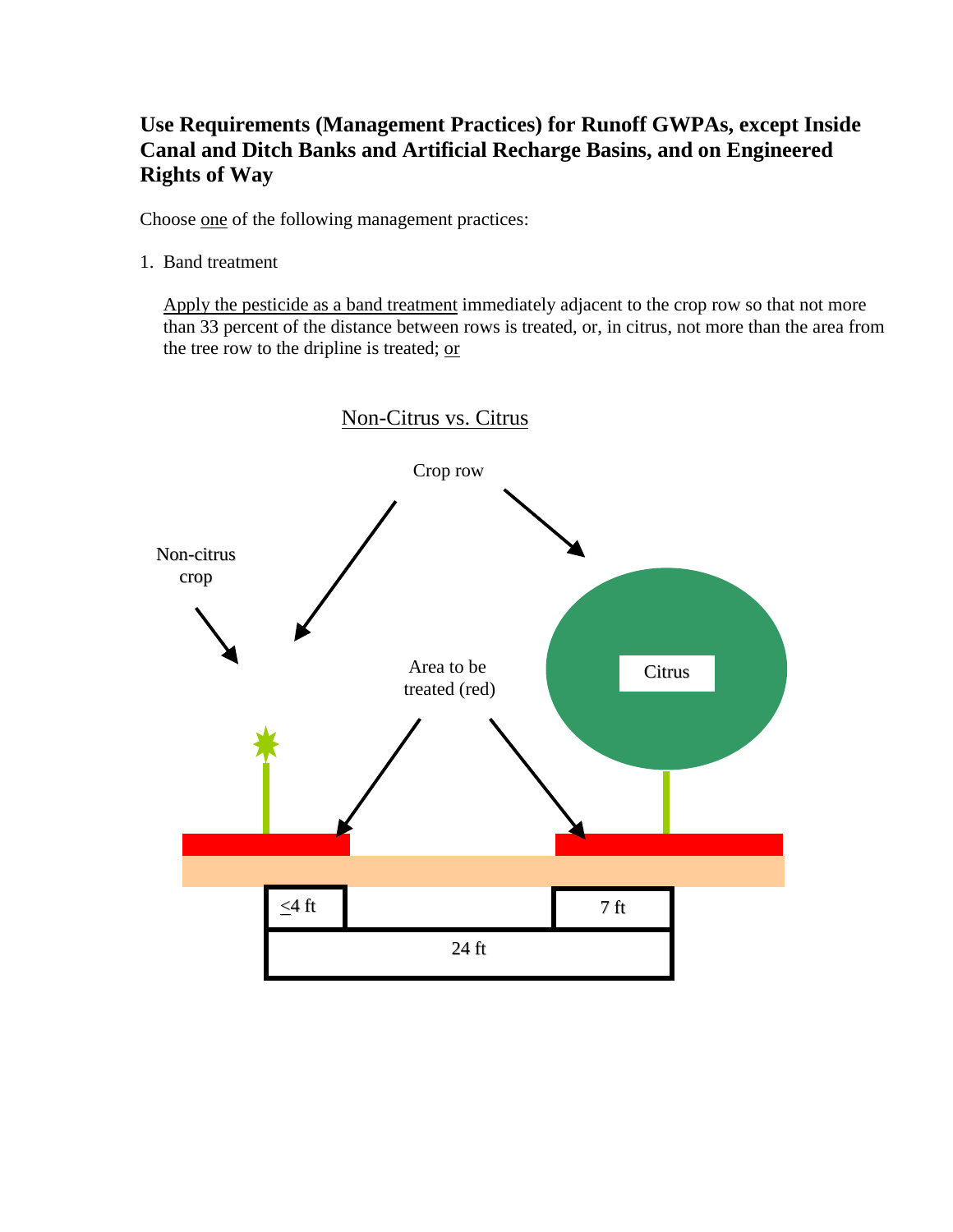2. Incorporation of the pesticide

 Incorporate the pesticide within 48 hours after the day of application on at least 90 percent of the area treated.

- Incorporate using a mechanical method (disc, harrow, rotary tiller, etc.) or pressurized irrigation (sprinkler or low flow irrigation) including chemigation if allowed by the label.
- To incorporate by irrigation, use  $\frac{1}{4}$  1 inch of irrigation water, or the maximum amount of irrigation water specified on the label, at rates that do not cause surface water runoff.
- This option cannot be used for bentazon, and does not apply to the area treated that is immediately adjacent to the crop row that does not exceed 33 percent of the distance between crop rows, or, in citrus, to the band from the tree row to the dripline; or





Photo credit: http://pas.byu.edu/AgHrt100/irrigati.htm



## Non-Citrus vs. Citrus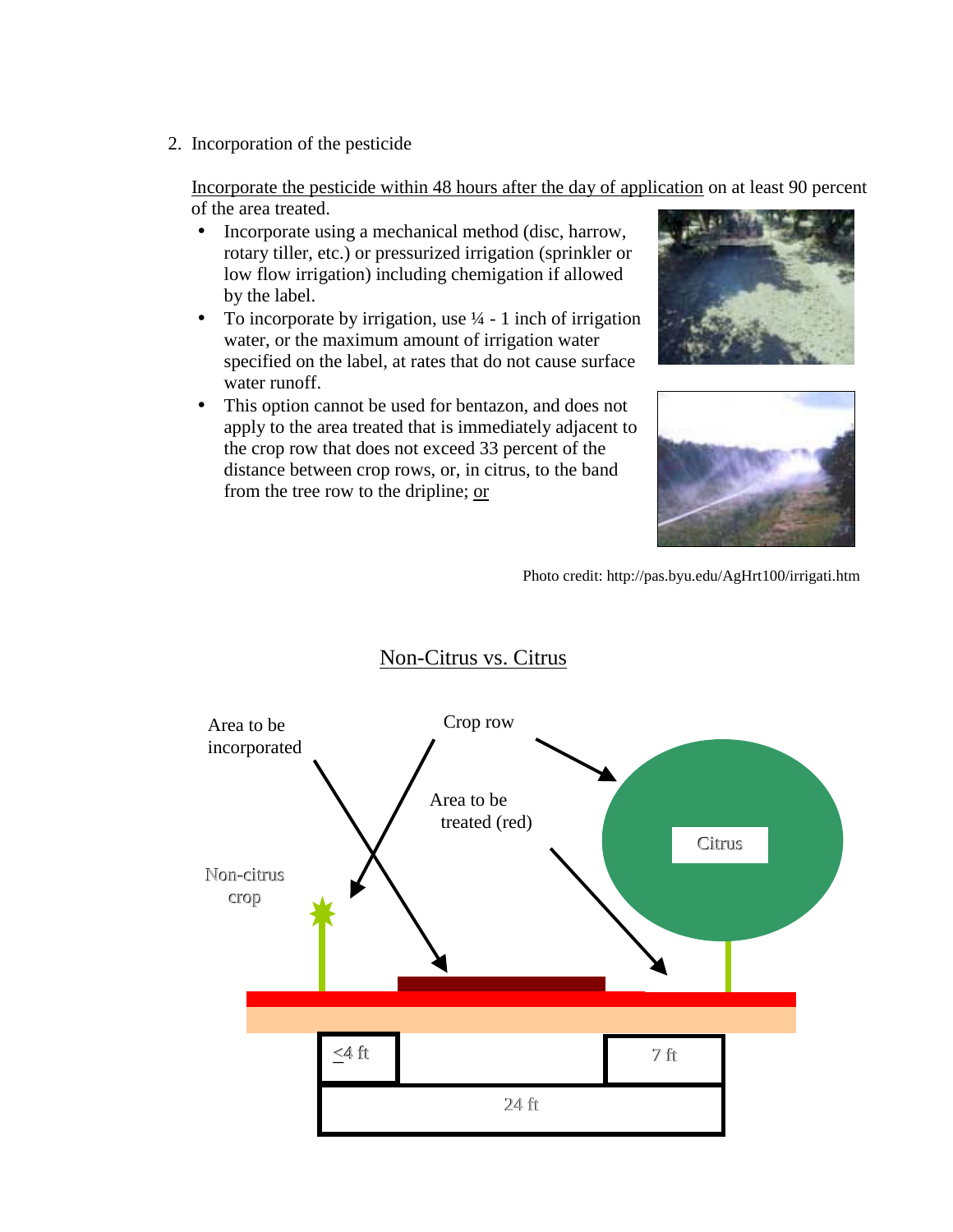Example of unacceptable sprinkler incorporation (None of the treated area outside of 33% band area is incorporated)



Example of acceptable sprinkler incorporation (100% of orchard floor treated, >90% of treated area outside the 33% band incorporated)

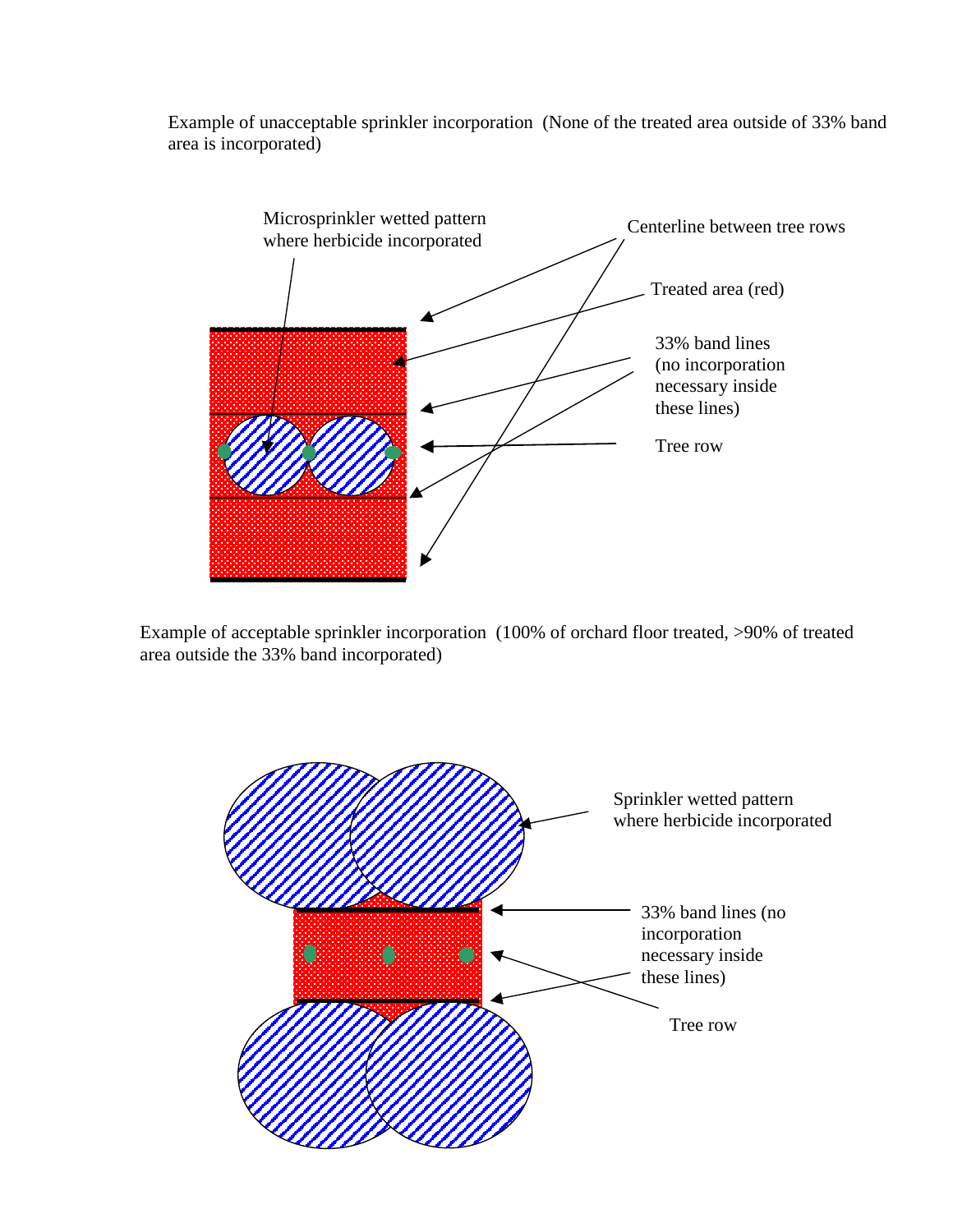3. Soil disturbance

Disturb the soil to be treated within 7 days before application.

- Use a disc, harrow, rotary tiller, or other mechanical method.
- Does not apply to bentazon, to the area that is immediately adjacent to the crop row that does not exceed 33 percent of the distance between crop rows, or, in citrus, to the band from the tree row to the dripline; or



Photo credit: http://www.ewrs-et.org/pwc/flexible.htm



4. Timing of application. Apply the pesticide between April 1and July 31; or

## Non-Citrus vs. Citrus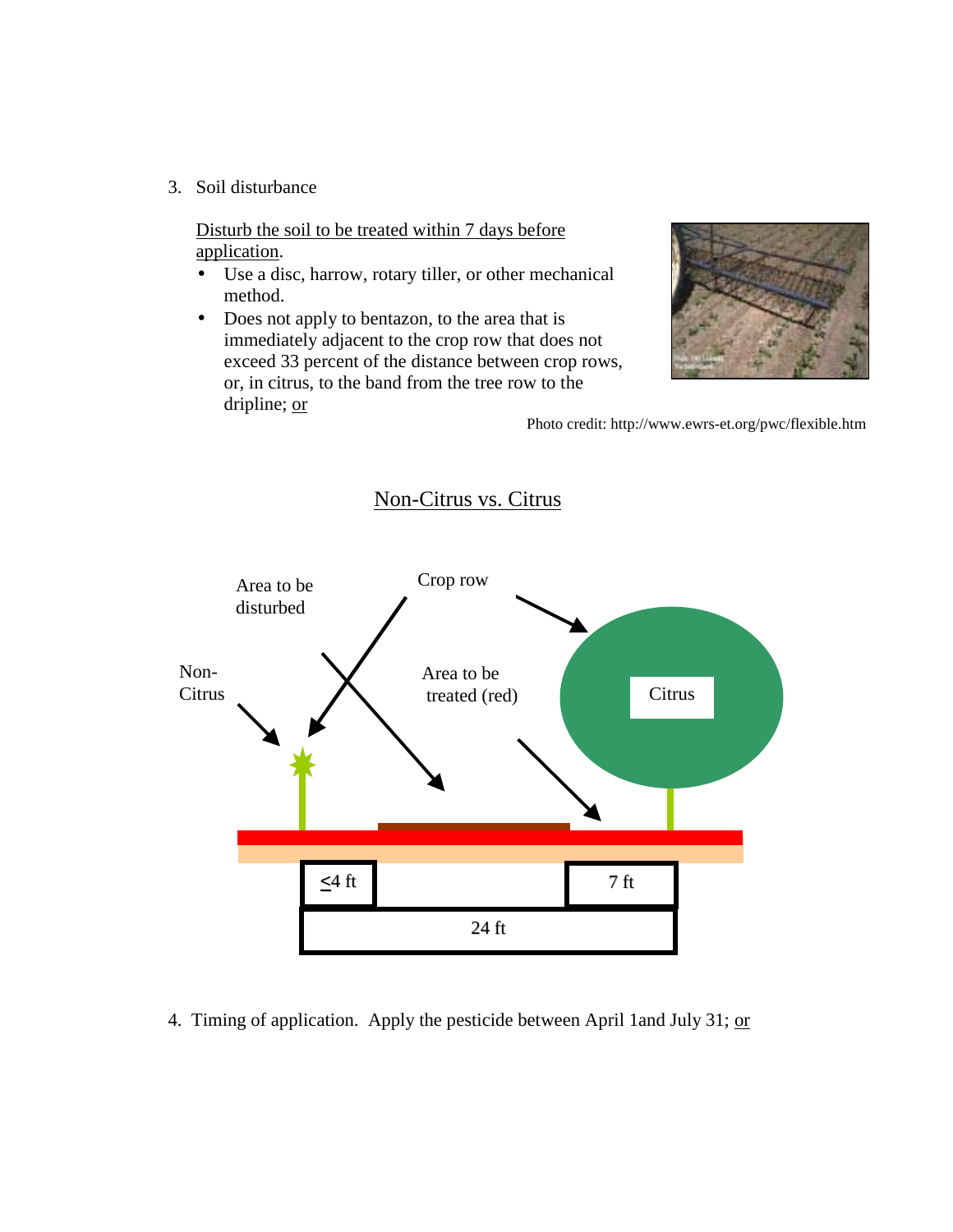5. Retention of runoff on field

Retain all irrigation and rain runoff on the field for six months following the application.

• If a retention area or sump is used to store the runoff, its percolation rate shall be 0.2 inches per hour or less, unless the runoff water is completely recycled every 24 hours to the treated site, a neighboring site under the control of the permittee, or a neighboring site with the consent of the property operator of that site; or



Photo credit: http://www.aqua-correct.dk/images/molndal-sump.jpg

6. Retention of runoff in a holding area off the field

Channel all irrigation and rain runoff to a holding area off the application site, under the control of the property operator, that is designed to retain all runoff for 6 months following application.

• The holding area shall have a percolation rate of 0.2 inches per hour or less; or



7. Runoff onto a fallow field

For 6 months after application, channel all irrigation and rain runoff onto an adjacent unenclosed fallow field.

• The fallow field should be at least 300 feet long and not irrigated for six months after application, with full consideration of any plant back restrictions; or



Photo credit: www.fas.org/irp/imint/ docs/rst/Sect1/Morro-5.jpg